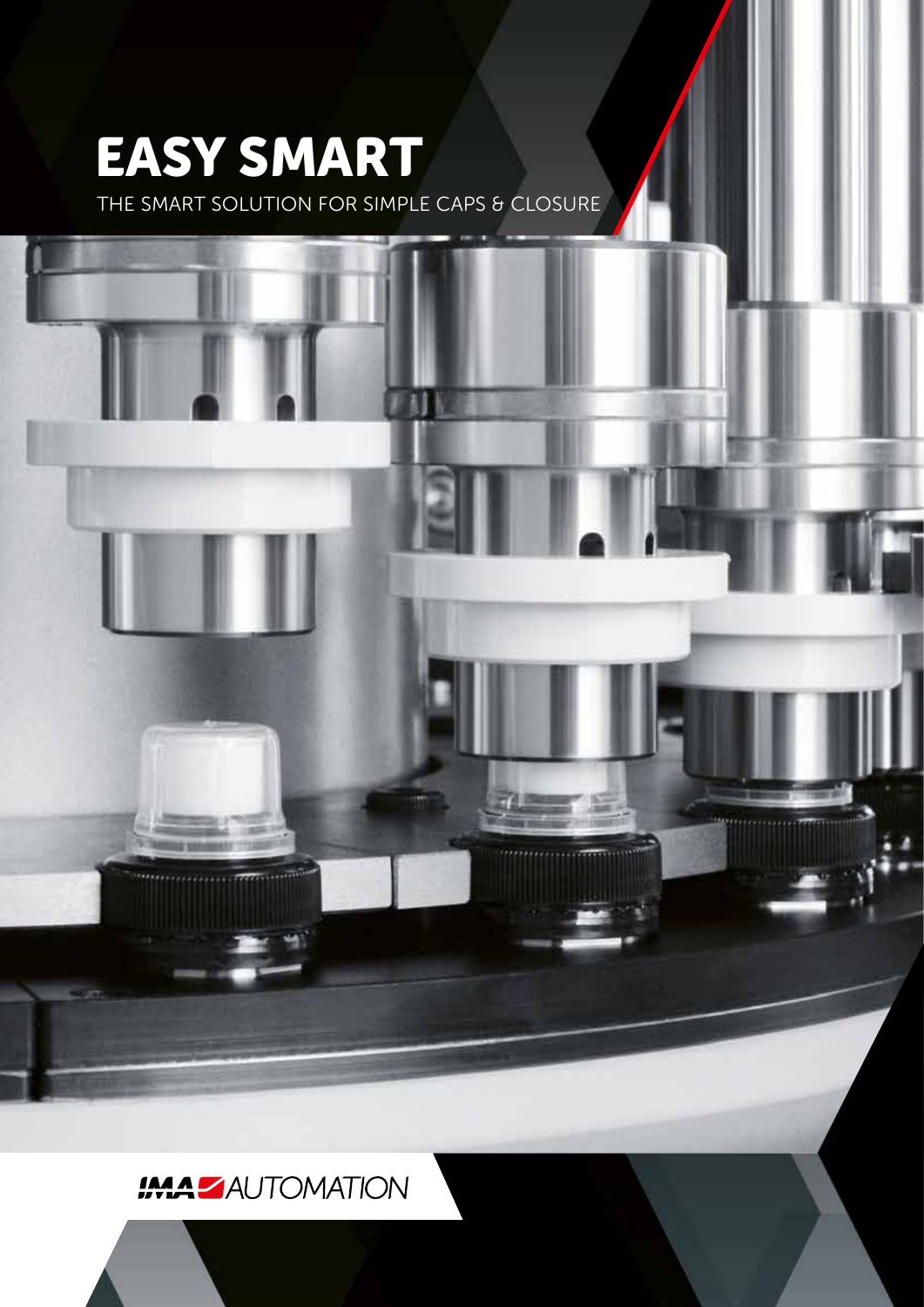### **EASY SMART** CONTINUOUS MOTION ASSEMBLY MACHINE

#### **The machine which guarantees simplicity and short lead time**

Simple machine, turning a standard concept into real value in terms of reduced lead times, space efficiency and easy maintenance. EASY SMART has a fixed driving cam and is ideal for simple assembly operations. It's quick to design and install, and a smart solution ensuring low operating noise. EASY SMART is able to perform operations of pressing, folding and leak testing.

- **E** FIXED DRIVING CAMS
- FAST DESIGNING AND INSTALLATION
- COMPACT DESIGN
- **EASY MAINTENANCE.**

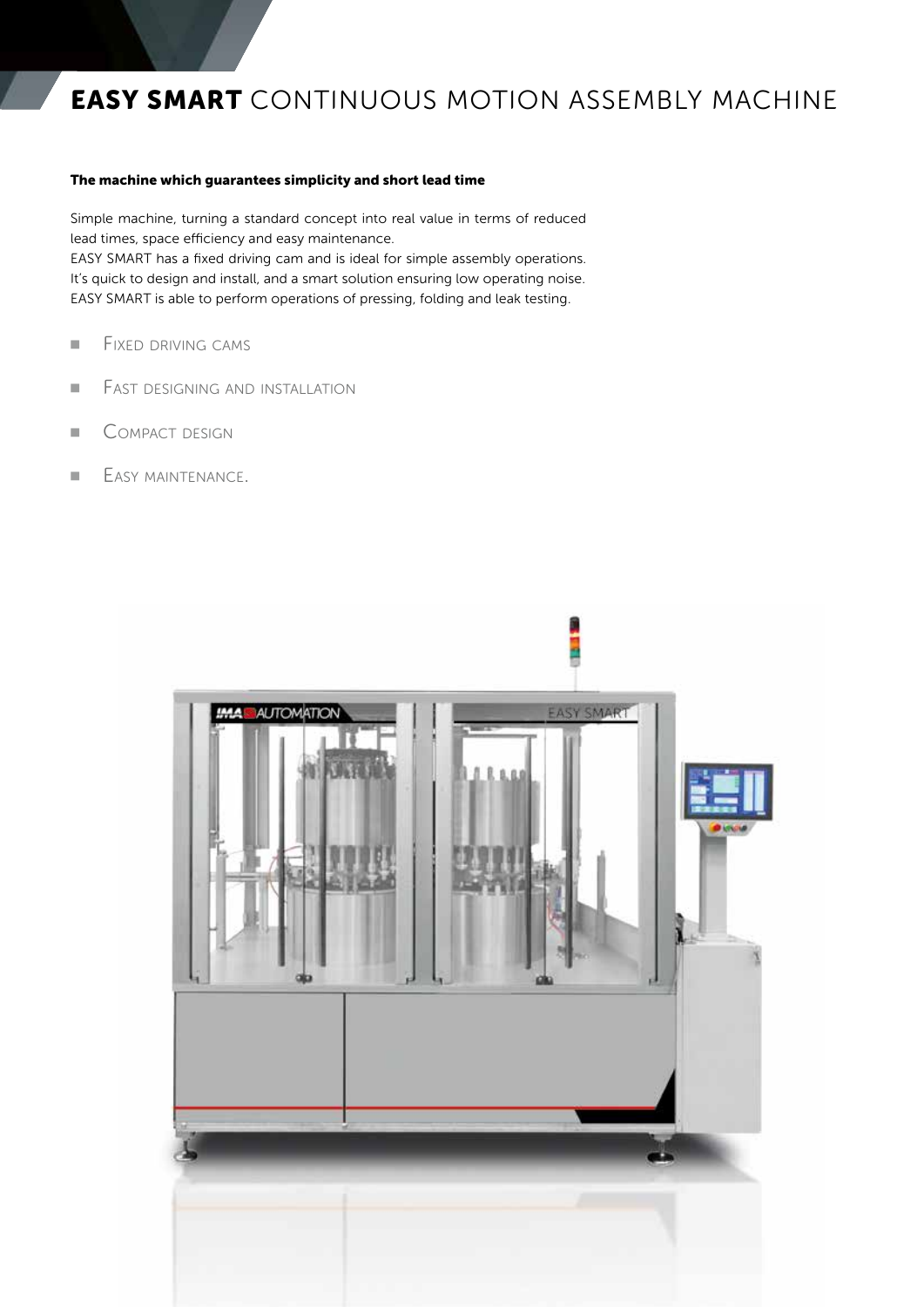

**EASY SMART performs conventional pressing for the following products, up to 3 components.**

- Push-pull closure
- SPORT CAP
- EDIBLE OIL CLOSURE
- MEDICAL CAP
- **THUMB-UP CLOSURE**